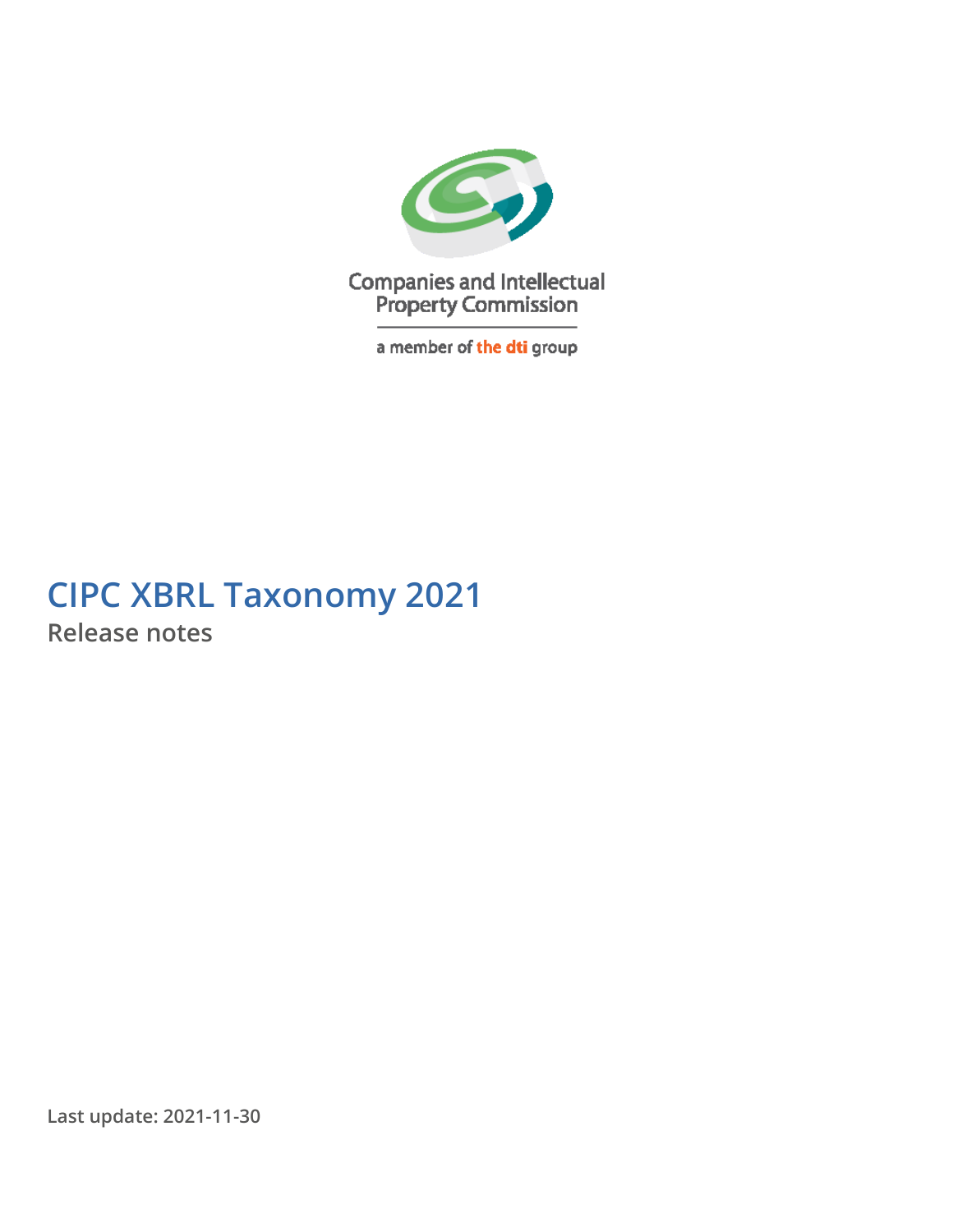

## **Final v1.2 (2021-11-30)**

- Final version of the taxonomy incorporating minor amendments to the v1.1 release
- Only a single change in the formula linkbase (applicable in FULL-IFRS/SMEs and GRAP modules):
	- $\circ$  va 03: test expression changed to *if (count(\$v4) > 0) then ((\$v1 = true() and \$v3 = false()) or (\$v3 = true() and \$v1 = false())) else (false())*

## **Final v1.1 (2021-10-15)**

- Final version of the taxonomy incorporating minor amendments after the 1<sup>st</sup> October roll-out
- Only two changes in the formula linkbase (applicable in FULL-IFRS/SMEs and GRAP modules):
	- o va\_19: severity of this assertion was changed to 'warning' from 'error'.
	- o va\_03/msg\_63: error message updated as follows: *ERROR: Annual Financial Statements MUST be either audited or independently reviewed*

#### **Final v1.0 (2021-07-30)**

- Final version of the taxonomy after public consultations
- Only a single change in the formula linkbase (applicable in FULL-IFRS/SMEs and GRAP modules):
	- o va\_19: test expression changed from *cipc-ca:PublicInterestScore = cipc-ca:AverageNumberOfEmployees + fn:ceiling(ifrs-full:Liabilities div 1000000) + fn:ceiling(ifrs-full:Revenue div 1000000) + cipcca:MaximumNumberOfIndividualsWithBeneficialInterestInSecuritiesOfCompanyOrMembersInCa seOfNonProfitCompany*

to

*cipc-ca:PublicInterestScore = cipc-ca:AverageNumberOfEmployees + fn:round(ifrs-full:Liabilities div 1000000) + fn:round(ifrs-full:Revenue div 1000000) + cipc-*

*ca:MaximumNumberOfIndividualsWithBeneficialInterestInSecuritiesOfCompanyOrMembersInCa seOfNonProfitCompany*

to ensure proper calculation of the PI score.

#### **Public Working Draft PWD (2021-07-07)**

- Initial version of the taxonomy for public consultations
- High-level changes include:
	- o Replacement of the IFRS 2021 taxonomy elements with 2021 as published by the IASB on 24 March 2021 (applicable to both GRAP and FULL-IFRS modules)
	- $\circ$  Addition of new dimensions for application in scope of the IFRS 2021 taxonomy
		- [907.000] Axis Currency in which information is displayed
		- [908.000] Axis Cumulative effect at date of initial application
	- $\circ$  Addition of new enumeration for provinces to be applied in business address reporting:
		- **•** [999.012] Enumerations Provinces
	- o Updates to the formula linkbase in IFRS-FULL, IFRS-SMEs and GRAP modules:
		- Incorporation of new existence checks for the following elements
			- *Annual financial statements audited* (severity set to 'error')
			- *Annual financial statements independently compiled and reported on* (severity set to 'error')
	- o Addition of new reportable elements under the section "*Individual responsible for preparation or supervising preparation of financial statements*" under "*General information*" disclosure: